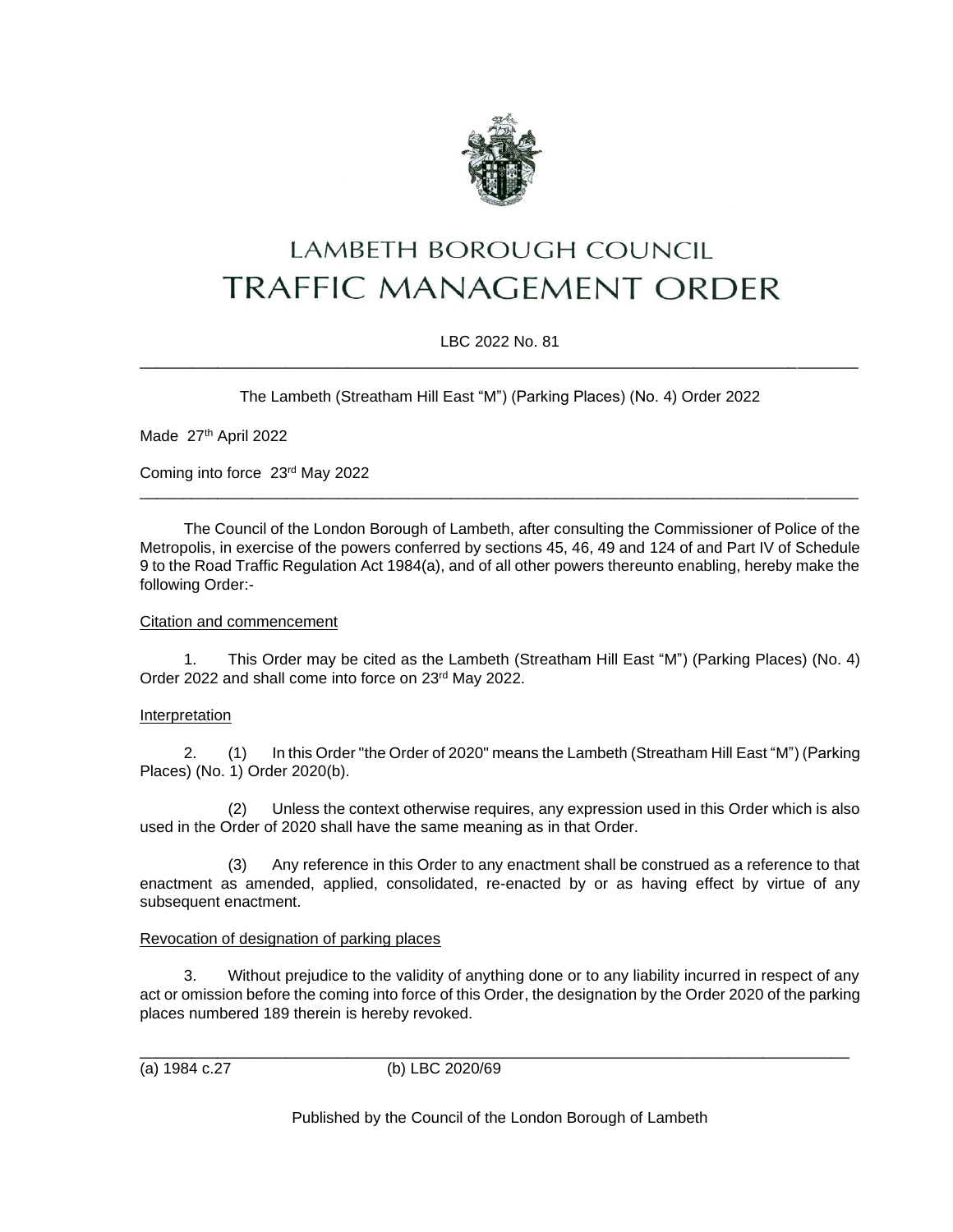#### Designation of parking places and application of the Order of 2020 thereto

4. (1) Each area on a highway comprising a length of carriageway of a street specified in column 2 of the Schedule to this Order and bounded on one side of that length by the edge of the carriageway and on the other sides by a white line marking is designated as a parking place.

(2) The reference in this Article to a white line marking shall be construed as a reference to the white line marking (either broken or continuous) provided for in Schedule 7 to the Traffic Signs Regulations and General Directions 2016(a) or, if applicable, authorised by the Secretary of State by virtue of section 64 of the Road Traffic Regulation Act 1984.

(3) The provisions of the Order of 2020 (other than Articles 3 and 16) shall apply to the areas designated as parking places by this Order as if in those provisions any reference to a parking place included a reference to an area designated as a parking place by this Order and as if any reference to Schedule 2 of the Order of 2020 included a reference to the Schedule to this Order.

Placing of traffic signs, etc.

- 5. The Council shall:-
	- (a) place and maintain traffic signs indicating the limits of each parking place referred to in the Schedules to this Order;
	- (b) place and maintain in or in the vicinity of each parking place referred to in the Schedules to this Order traffic signs indicating that such parking place may be used during the permitted hours for the leaving only of the vehicles specified in Article 4(2) of the Order of 2020;
	- (c) carry out such other works as is reasonably required for the purposes of the satisfactory operation of each parking place referred to in the Schedules to this Order.

Dated this twenty-seventh day of April 2022.

Ben Stevens Highway Network Manager

(a) S.I. 2016/362

\_\_\_\_\_\_\_\_\_\_\_\_\_\_\_\_\_\_\_\_\_\_\_\_\_\_\_\_\_\_\_\_\_\_\_\_\_\_\_\_\_\_\_\_\_\_\_\_\_\_\_\_\_\_\_\_\_\_\_\_\_\_\_\_\_\_\_\_\_\_\_\_\_\_\_\_\_